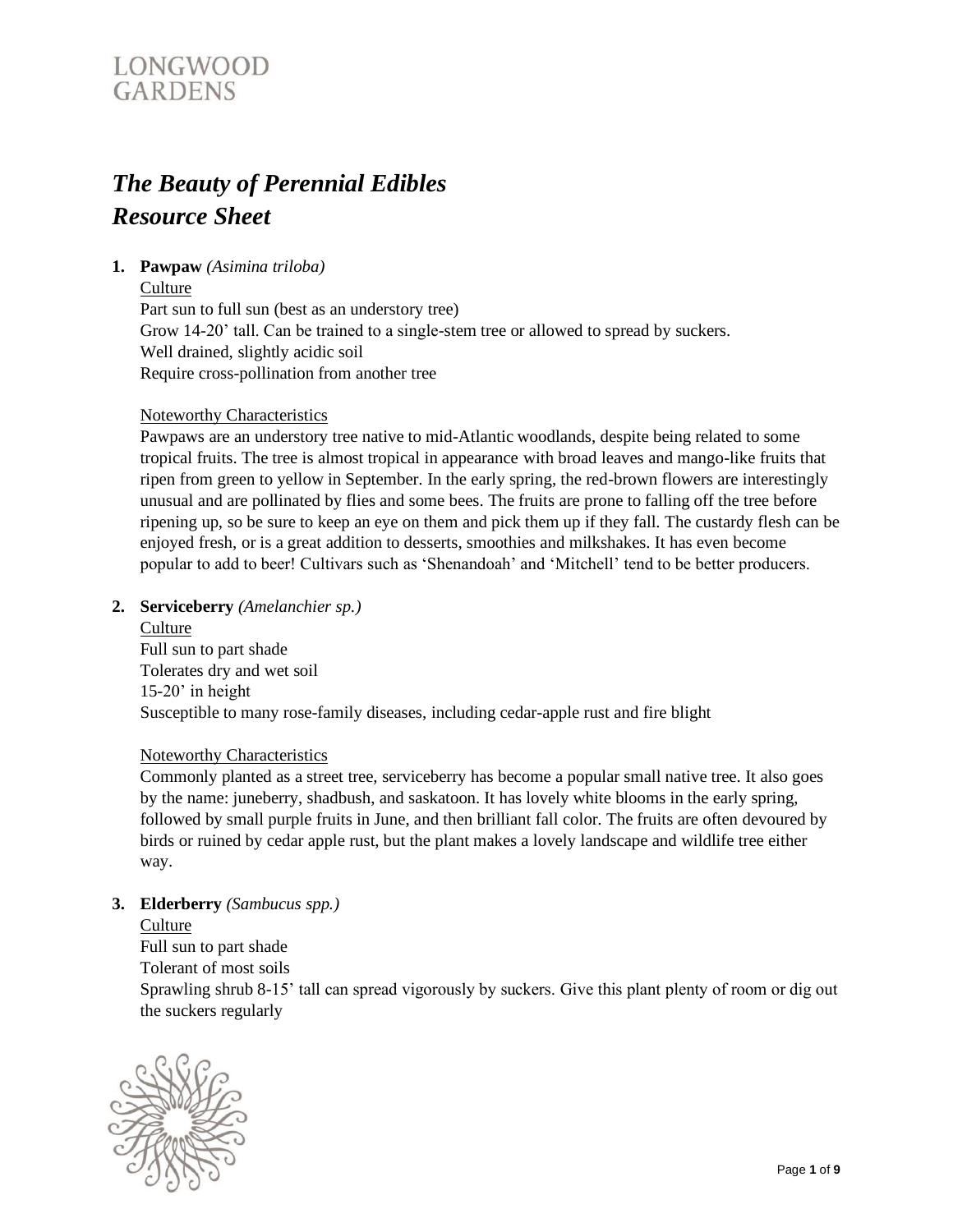During the dormant season, remove canes which are more than 2 years old

#### Noteworthy Characteristics

Elderberries are very easy to grow. New cultivars with purple and chartreuse foliage are available for ornamental use, but straight species are great for fruit production. They make a large and attractive shrub in the landscape and attract many pollinators and birds. In spring, the lacy white flower heads can be harvested and used to make floral syrups and teas. In the late summer, clusters of purple berries can be harvested that are both and medicinal, but they should be cooked or dried before eating.

#### **4. Blueberry** *(Vaccinium corymbosum)*

# Culture Full sun to part sun Acidic soil required (pH 4.5-4.8). Test you soil before planting and amend with sulfur accordingly. High organic matter Prune out old stems that are 5+ years old to rejuvenate. Plants will produce 20+ years if properly cared for. Need to be covered with bird exclusion netting if a harvest is desired

#### Noteworthy Characteristics

Another native shrub, blueberries have many ornamental characteristics that make them a great landscape plant. Precious white bell-shaped flowers in spring give way to edible fruit and then bright red foliage in the fall. A wide range of cultivars can extend the harvest through the summer. New compact varieties make attractive edible hedges.

#### **5. Gooseberry** *(Ribes spp.)*

**Culture** 

Full to part sun. Avoid south facing slopes, as too much direct sun will burn plants Well-drained soil with high organic matter Prone to white pine blister rust Require good air circulation to prevent disease, space 3-4' between plants Prune out central canes in dormant season to maintain an open center

#### Noteworthy Characteristics

Gooseberries and other *Ribes* species such as currants and jostaberries are small shrubs that fit well into the edible landscape. They can be trained into cordons or kept in a shrub form. They require little maintenance beyond annual pruning to encourage good air circulation. The fruit can be a little seedy and may be enjoyed by birds. *Ribes* are one of the hosts of white pine blister rust, a disease which affects white pine trees and has caused the planting of gooseberries to be banned in some states.

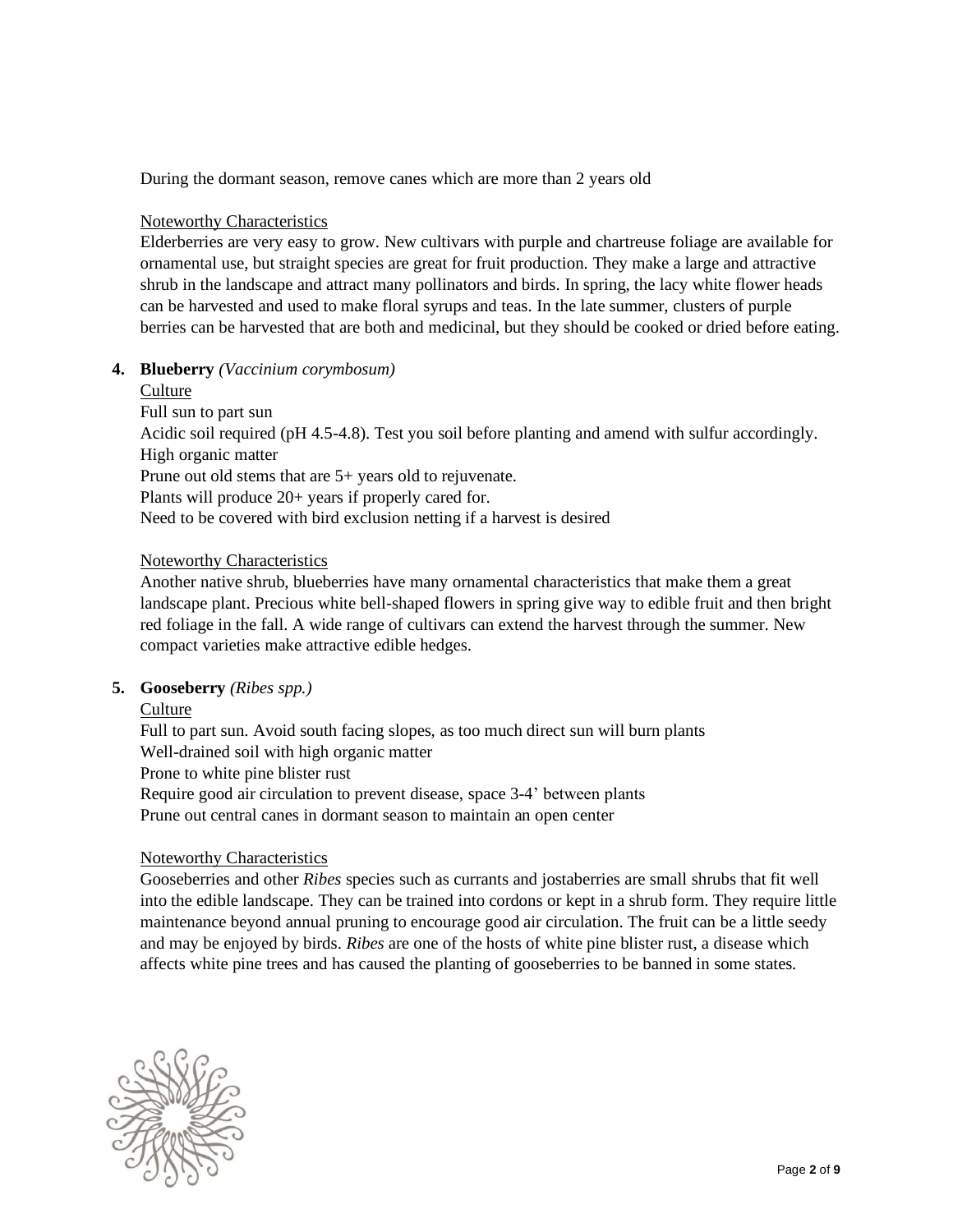#### **6. Honeyberry** *(Lonicera caerulea)*

**Culture** 

Part sun to full sun Well drained soil Requires another variety for cross pollination, be sure to choose a variety that blooms at the same time Space plants 5' apart Will be productive  $30+$  years Only need pruning to remove dead wood

# Noteworthy Characteristics

Honeyberries are a new addition to Longwood's ornamental kitchen garden this year. They are a honeysuckle shrub, but are not invasive like many of their cousins. They require little maintenance and thrive best in part shade. The fruits are large and juicy blue berries. Planting early and late varieties will extend your harvest window.

# **7. Hardy Kiwiberry** *(Actinidia arguta)*

#### Culture

Full sun to part shade Average well-drained soil At least one male plant needed for fruit set on female vines Requires a strong trellis to support a long-lived woody vine Prune hard during winter by cutting back each stem to 8-10 buds, head back long vines in summer to manage excessive growth

### Noteworthy Characteristics

This twining woody vine is an excellent edible landscape plant. It has attractive foliage and truly delicious fall fruit that looks and tastes even better than a true kiwi, but in a smaller fuzz-free package. The plants grow vigorously and will last many years, so a sturdy long-term trellis is needed. Forget about growing wisteria- a wooden pergola, arbor, or fence is the perfect home for this ornamental edible.

#### **8. Passionflower** *(Passiflora incarnata)*

#### **Culture**

Full sun to part shade Average well-drained soils Drought tolerant Tendril climber, trellis required Aggressively spreading perennial vine, spreads by suckers and will sprout from root fragments Difficult to get rid of once established

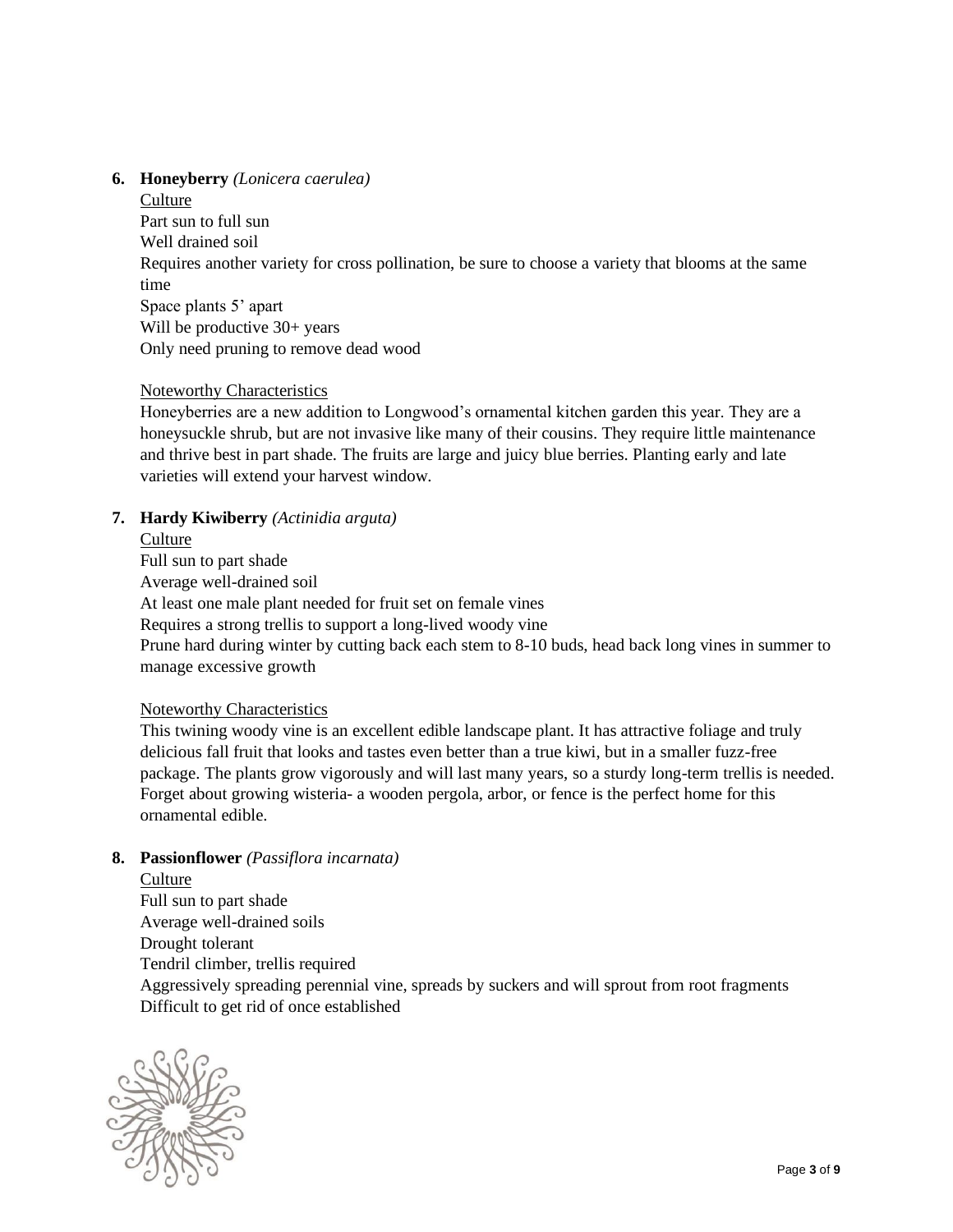#### Noteworthy Characteristics

Native vine dies to the ground in winter and quickly resprouts in spring. Bears many showy flowers in summer followed by edible passionfruits, also known as "maypops." Mature to a yellow color in the fall and can be eaten fresh.

#### **9. Black Raspberry** *(Rubus occidentalis)*

**Culture** Full sun Plant in well-drained soil with high organic matter Need to be trellised Plant 18-24" apart Floricanes are second year canes which bear fruit, Primocanes are the first-year canes which bear fruit the following season. After harvest, cut back floricanes to the ground and tip back primocanes to 24-30"

#### Noteworthy Characteristics

Not only are black raspberries delicious, but their glaucous purple canes are beautiful in the winter. Harvest when the berries are dark purple and slip off easily. A mix of early and late varieties will extend your harvest in the summer. Our favorites are 'Jewel' and 'MacBlack.'

#### **10. Thornless blackberry** *(Rubus fruticosa)*

Culture Full sun Plant in well-drained soil with high organic matter Need to be trellised Plant 3-4' apart Cut back floricanes after harvest or in the fall Tip back primocanes to 48-60"

#### Noteworthy Characteristics

Varieties of thornless blackberries produce an abundant crop without the troublesome prickers. If properly trellised, they are easy to care for and will have showy flowers in the spring followed by juicy berries. As with other small fruits, planting multiple varieties can extend your harvest window. Our favorites are 'Chester' and 'Natchez.'

#### **11. Turkish Rocket** *(Bunias orientalis)*

**Culture** Full sun to part shade Drought resistant Tolerant of most soil conditions

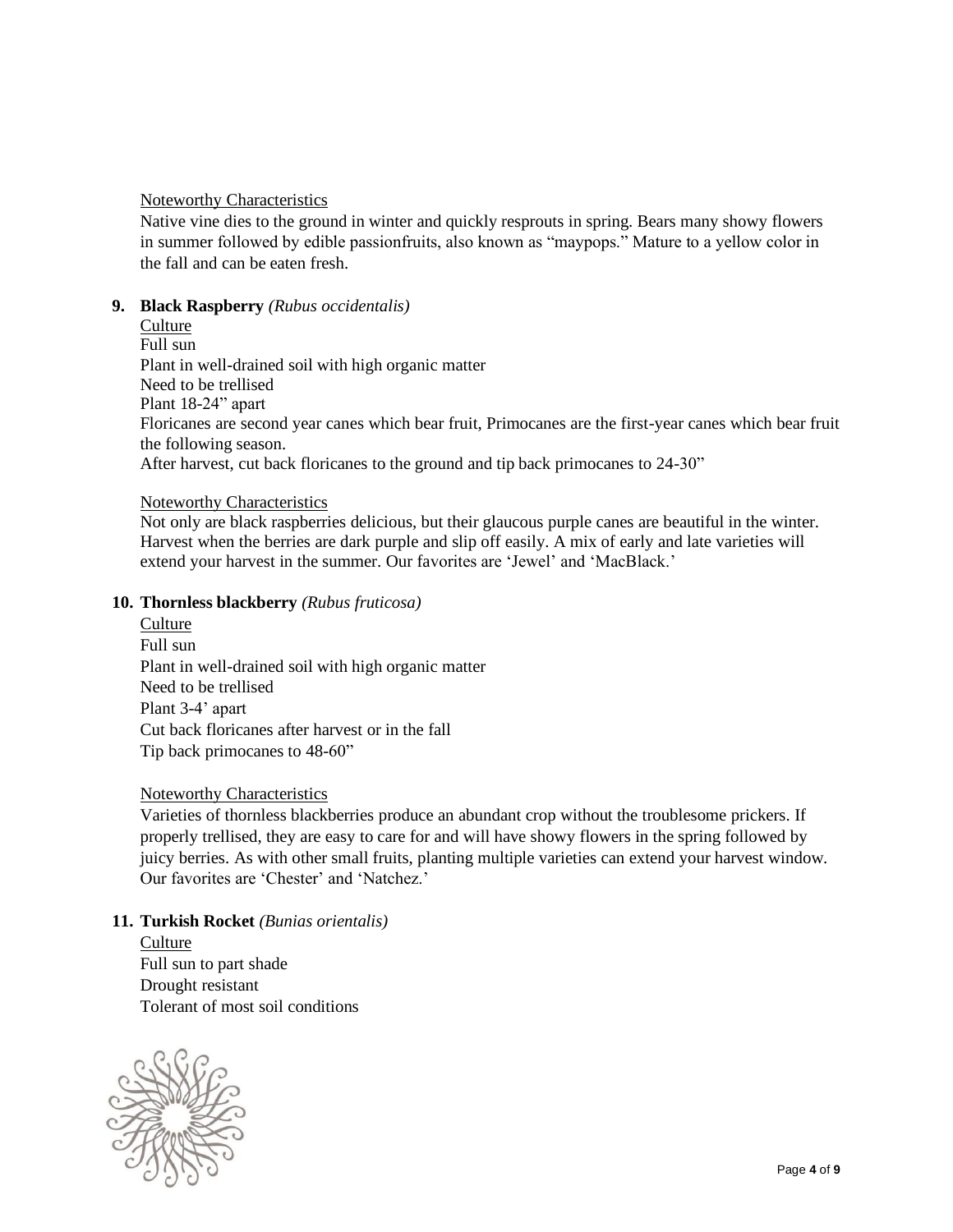Easy to propagate from root fragments and seed Cut flower stalks back after bloom to prevent spread by seed Deer and rabbit resistant

#### Noteworthy Characteristics

Turkish rocket is a very hardy perennial in the same family as cabbage and kale. It lives most of its life as a 12" tall rosette of tender edible leaves and has a beautiful 3-4' tall flower stalk in early spring. The developing flower shoots can be eaten like asparagus or a less-bitter broccoli raab.

#### **12. Rhubarb** (*Rheum rhabarbarbum)*

| Culture                   |
|---------------------------|
| Full sun                  |
| Rich soil                 |
| 3-4' spacing              |
| Do not harvest first year |
| Deer and rabbit resistant |

#### Noteworthy Characteristics

A large stout plant with broad leaves and red stems, rhubarb looks great in the garden and is reliably perennial. Harvest the stems in early spring to use in desserts. Do not eat the leaves, which contain high amounts of oxalic acid.

#### **13. Asparagus** *(Asparagus officinalis)*

**Culture** Full sun Well-drained site rich in organic matter To establish, dig a furrow 12" deep, lay crowns 12-14" apart and cover Keep beds moist Do not harvest for 3 years after planting Will yield for 15-20 years

#### Noteworthy Characteristics

In the early spring, the new shoots that emerge from the ground are the asparagus we know and eat. If left to grow, these spears will quickly fern out into large whispy fronds. Plants can be harvested for a 3-4 week period and then should be left to fern out. Mature asparagus has a very attractive texture and looks great as a hedge. The fronds will naturally yellow and die back in the fall.

#### **14. Bloody Dock** *(Rumex sanguineus)*

**Culture** Full to part sun Average well-drained soil Remove flower stalks in summer to prevent self-seeding and promote fuller plants

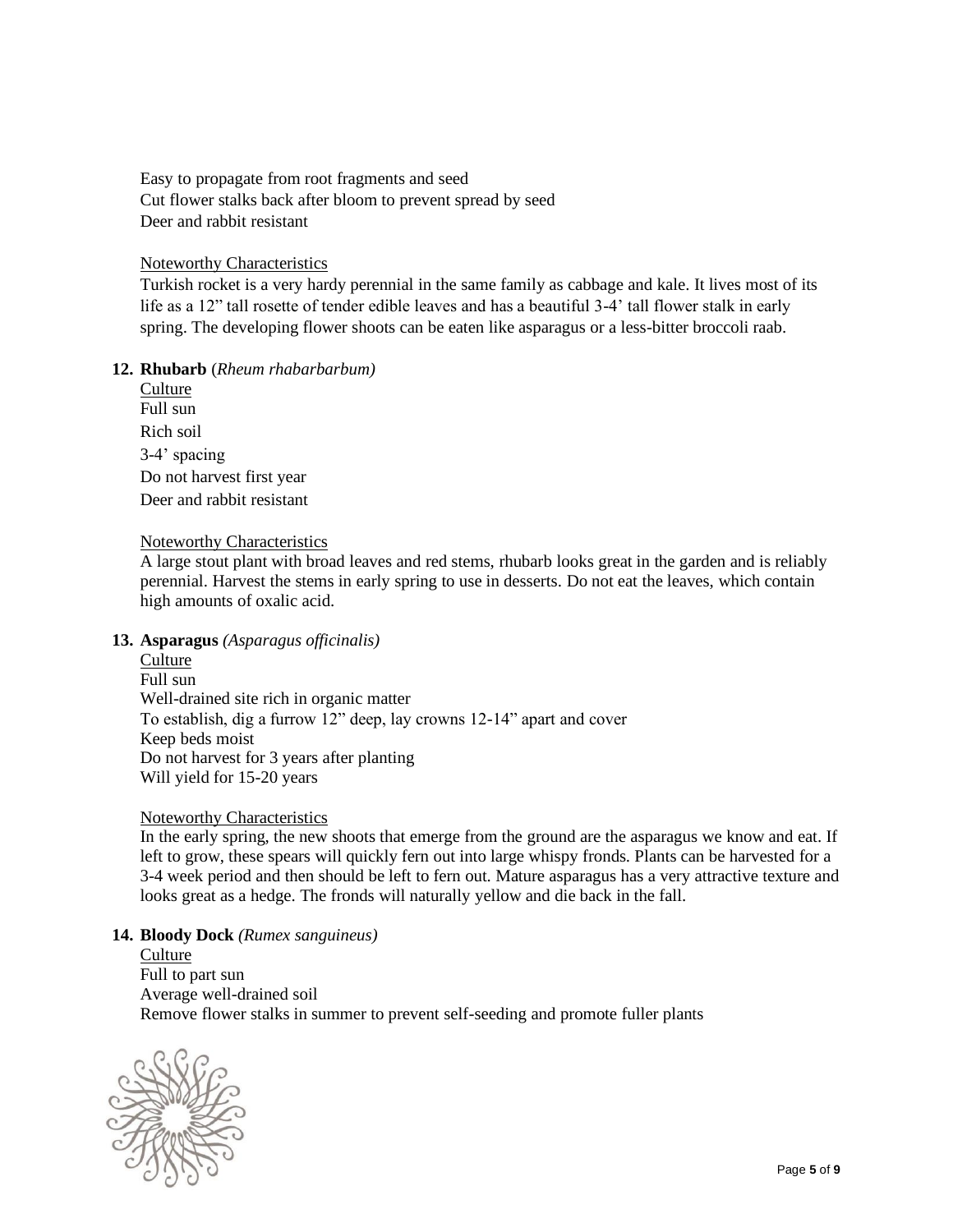#### Noteworthy Characteristics

Also known as red-veined dock or red sorrel and is very ornamental. Can be grown mixed into perennial plantings. It requires minimal maintenance. It is in the same genus as common garden sorrel, and young leaves can be prepared similarly. It has a tart and spinach-like flavor that can be eaten cooked or raw.

#### **15. Cardoon** (*Cynara cardunculus)*

**Culture** Full sun Average soil, drought tolerant Hardy zones 7-9

#### Noteworthy Characteristics

Closely related to artichoke, but larger and more silver in appearance. Cardoon is mostly grown as an ornamental in the US, but the leaf stalks are eaten in the Mediterranean, where it is native to. To harvest, the leaves need to be blanched by wrapping with burlap or cardboard for 4-6 weeks, then can be cut to the ground. The leaves are not edible. The showy flowers look like artichokes, but they are not as tasty.

#### **16. Sea Kale** *(Crambe maritima)*

**Culture** Full sun to part shade Prefers sandy, well-drained soil, drought tolerant Prefers neutral to alkaline soil. Use lime to raise pH if necessary Cut back flower stalks to maintain a bushy habit if desired Easily propagated by root cuttings and seed

#### Noteworthy Characteristics

Sea kale has very attractive glaucous-blue leaves and white flowers that make it a great plant in a mixed border or in a vegetable garden. It is a popular vegetable in western Europe, where the young leaves and flower shoots are eaten. It can suffer later in the summer from common brassica pests such as harlequin bug and cabbage moths.

#### **17. Horseradish** *(Armoracia rusticana)*

Culture Full to part sun Average loamy soil No maintenance required Sprouts readily from root fragments. Difficult to completely remove from an area once established.

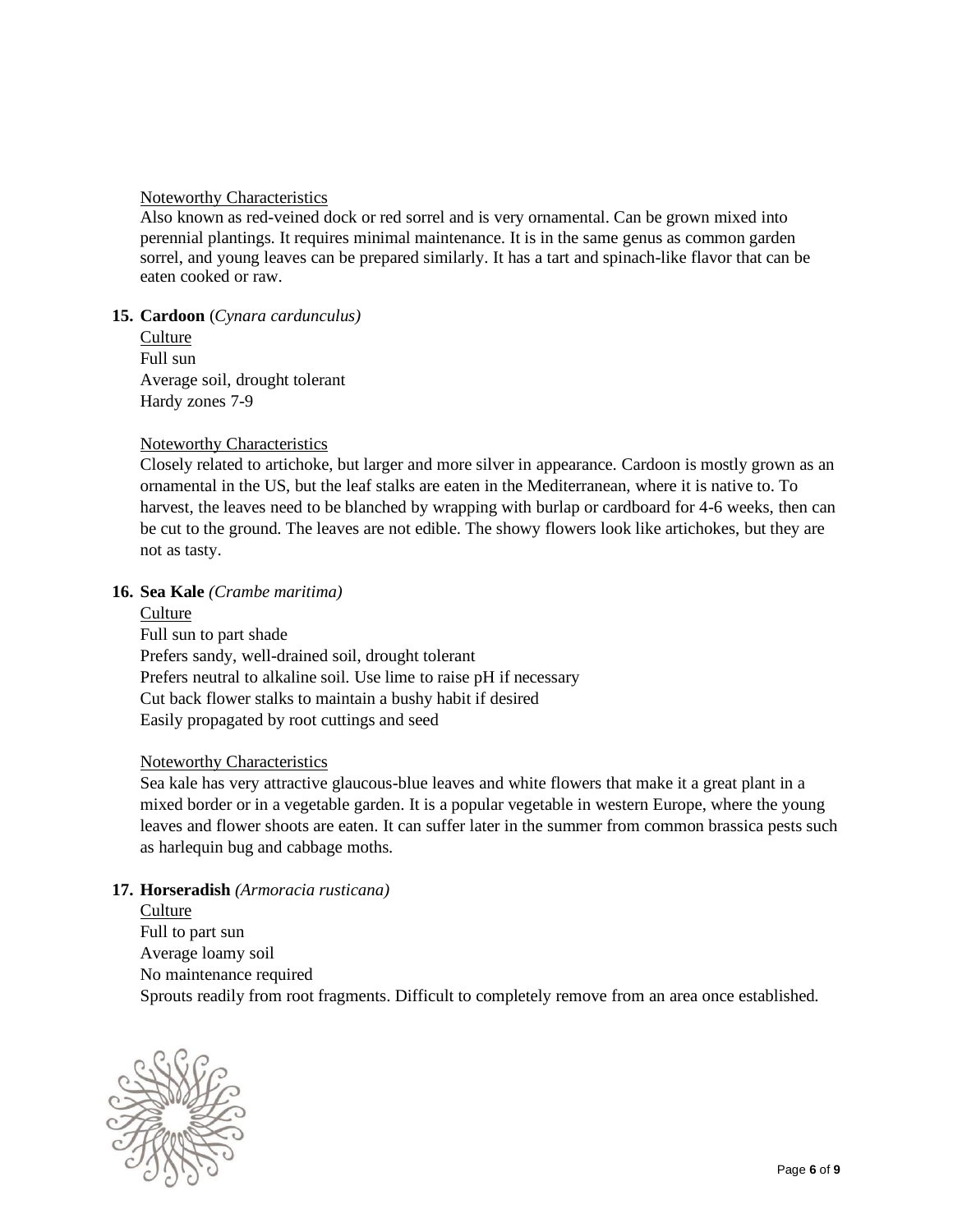Noteworthy Characteristics

Horseradish is grown for its root, but the bold leaves can contrast nicely with fine foliage such as asparagus. A clump will slowly grow in size over time, especially if not harvested regularly. It is virtually impossible to remove once established, so plant it somewhere you want it to stay. It has no significant pest problems or maintenance requirements- just set it and forget it.

# **18. Garlic chives** *(Allium tuberosum)*

#### **Culture**

Full sun to part shade

Dry to medium soil. Will start to yellow during drought.

Resistant to herbivores, but harbors allium leafminer. Do not plant near onions and garlic Cut back flower stalks after bloom to prevent spread by seed

#### Noteworthy Characteristics

A clumping scallion alternative that looks great incorporated into a perennial bed or used as an edging plant around vegetable beds. It is one of the earliest greens you can harvest from the vegetable garden, and the late summer flowers are great for cut flowers or as an edible garnish. They are also magnets for pollinators. Native to Southeast Asia, the leaves are a common ingredient in Thai and Vietnamese dishes. It can become a pernicious weed in the garden if allowed to set seed.

#### **19. Perpetual Spinach** *(Beta vulgaris)*

**Culture** Full to part sun Average soil Grown as Swiss Chard, but tolerance to moderate frost keeps it productive into early winter

#### Noteworthy Characteristics

Perpetual spinach is an experiment for our garden in 2021. Tolerant of moderate frosts, we are unsure if it will overwinter in our Zone 6b garden. It is essentially a more, cold tolerant swiss chard and is harvested and prepared in much the same way.

#### **20. Quamash** *(Camassia quamash)*

Culture Full sun Average soil Late spring flowering bulb

#### Noteworthy Characteristics

Quamash is a native perennial bulb with blue flowers commonly used in spring flower displays. The bulb was traditionally eaten by Native Americans as starchy potato-like vegetable. Once planted, it

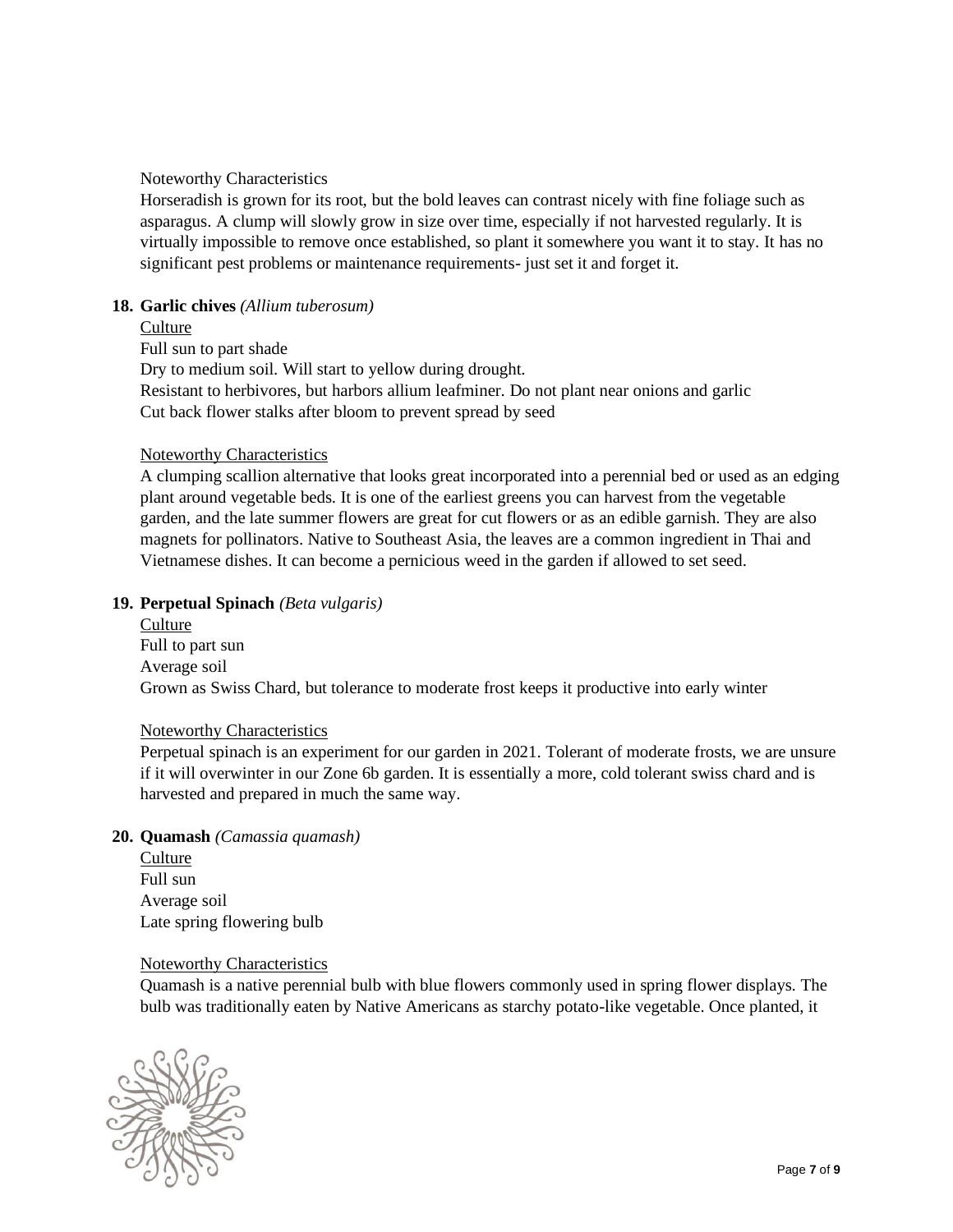will bloom year after year. The only maintenance necessary is to cut back the foliage once it yellows in the summer.

#### **21. Jerusalem artichoke** *(Helianthus tuberosus)*

**Culture** Full sun to part shade Average soil Drought tolerant Spreads aggressively by rhizomes and is difficult to remove

#### Noteworthy Characteristics

Also called "sunchokes," Jerusalem artichoke is a native perennial sunflower. It grows very tall and may flop later in the season. The seeds are loved by goldfinches in the late summer. After cutting back the plants in the fall, the tubers can be dug and keep for a long time in refrigeration. They are delicious roasted, with a pleasant nutty flavor. This plant should be sited where it can be allowed to spread, or kept in a large container that can be emptied out and replanted at the end of each season.

#### **22. Japanese Ginger** *(Zingiber mioga)*

**Culture** Part to full shade Rich, medium-moisture soil

#### Noteworthy Characteristics

Myoga, or Japanese ginger, is a great addition to the woodland garden. It has tropical-looking foliage, but is entirely hardy. Small flower buds form at the base of the plant that have a mild ginger flavor and are popular in Japanese cuisine. Variegated cultivars such as 'Dancing Crane' offer greater ornamental value. The clumps grow slowly over the years due to spreading rhizomes.